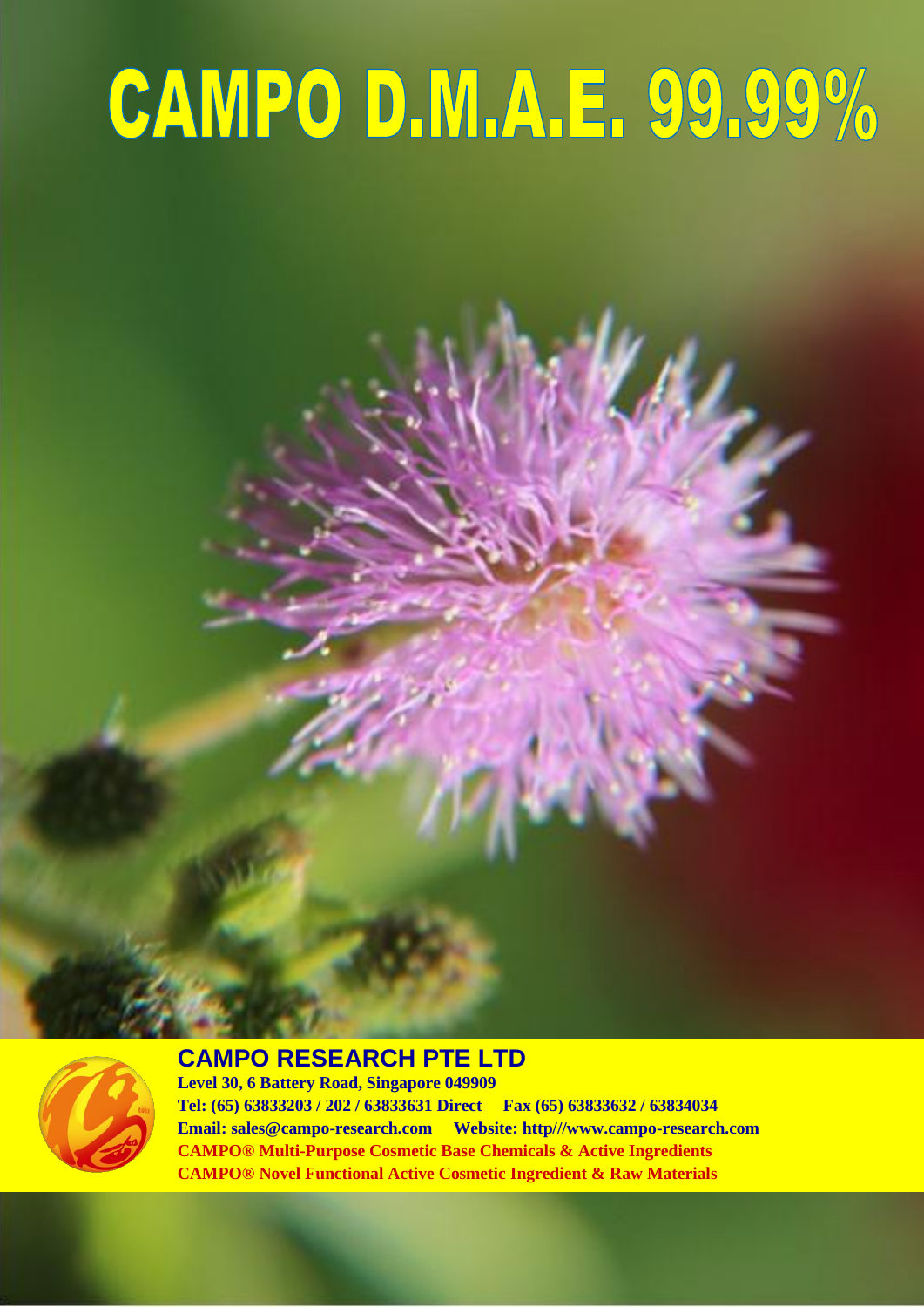## **CAMPO DMAE 99.99%**

**Dimethylaminoethanol**, also known as **DMAE** or **dimethylethanolamine**, is a Natural organic compound, extracted from Mexican Skin Tree (Mimosa Tenuiflora).



This natural phyto-isolated compound also goes by the names of N, N-dimethyl-2 aminoethanol, beta-dimethylaminoethyl alcohol, beta-hydroxyethyldimethylamine and Deanol. Campo DMAE 99.99% is a natural plant isolated metabolite of clear, pale-yellow semi-solid paste, with amphiphilic properties as true DMAE is, of in behavioral aspects and as the True DMAE did exist in Nature.



#### **Biochemical precursor**

Campo CD Version 3.7.6ri updated © US Library of Congress, Washington D.C 1989-2017 © 23<sup>rd</sup> Jan 2017, from 1989, 1990, 1991, 1992,1993,1994,1995,1996, 1997, 1998, 1999, 2000, 2001, 2002, 2003, 2004, 2005, 2006, 2007, 2008, 2009, 2010, 2011, 2012, 2013, 2014, 2015, 2016, 2017 © Campo Research All rights reserved. © US Library of Congress, Washington D.C 1989-2017 ©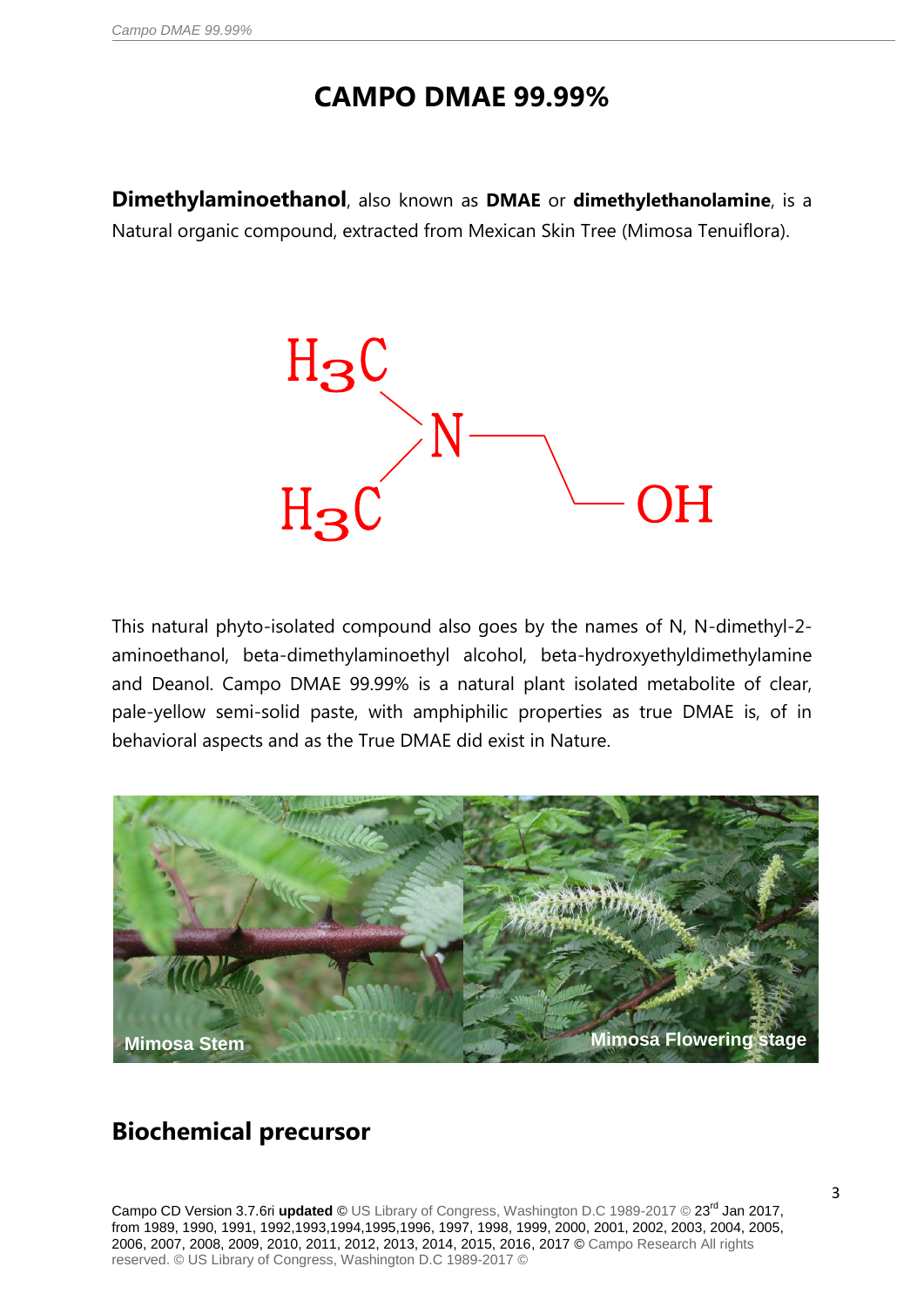Dimethylaminoethanol is related to choline and may be a biochemical precursor to the neurotransmitter acetylcholine, although this conclusion has been disputed. It is believed that dimethylaminoethanol is methylated to produce choline in the brain. It is known that dimethylaminoethanol is processed by the liver into choline; however, the choline molecule is charged and cannot pass the blood–brain barrier.

#### **Research**

Short-term studies have shown an increase in vigilance and alertness with a positive influence on mood following administration of DMAE, with vitamins, and with minerals in individuals suffering from borderline emotional disturbance. Research for attention deficit hyperactivity disorder (ADHD) has been promising, though inconclusive.

## **Cosmetics**

Cosmetically, DMAE is an antioxidant membrane stabilizer. When taken orally or applied topically, it helps to firm, smoothen, and brighten the skin. It also enhances the effects of other antioxidants like alpha lipoic acid and Vitamin C ester. As a result, DMAE works best when used in combination with other nutrients and an antioxidant base, of Alpha-Lipolic Acid, Songyi Mushroom, and Kinetin etc.

DMAE causes some degree of skin tightening by stabilizing the membranes, boosting acetylcholine, reducing lipofuscin deposits. The mechanism, of the effect of DMAE is often noticeable. DMAE cannot fully reverse the existing facial sag, but it may reduce its further progression. Some people reported a cumulative effect with continued use of DMAE.

DMAE studies - that it reduced the accumulation of lipofuscin deposits inside cells. Lipofuscin is a cellular pigment consisting of aggregated chunks of molecular waste. It tends to occur in the cells of older people. It is likely that lipofuscin is not simply and only a byproduct of aging but also contributes to the aging process. Neurons, heart and skin of older people usually contain particularly large amounts of lipofuscin.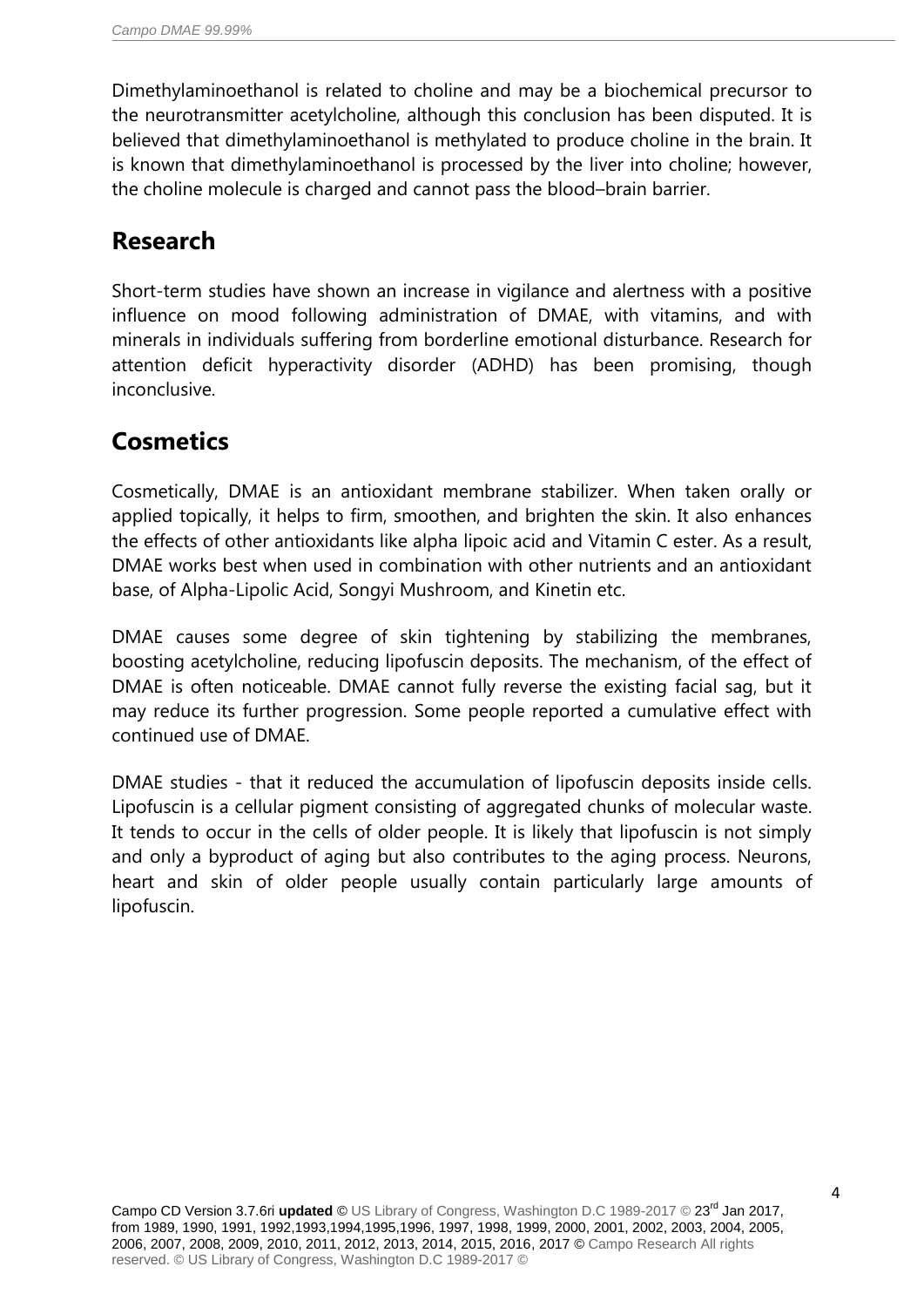#### Lipofuscin causes:-

- Wrinkling
- Discoloration
- Mottling, or patchy skin
- Broken blood vessels
- Decrease in radiance
- Loss of firmness

Campo DMAE should be added at a dosage of 1.2% in an anti-oxidant base containing 0.35% Songyi Mushroom Total Extract 60%, 0.75% Alpha Lipolic Acid, and 0.45% Kinetin Liquid, to reduce totally the Lipofuscin related skin aging problems as said above, that usually present in human population above 30 years old and progressing as aging advances…..Therefore, Campo DMAE, is known and may be useful in elimination of Lipofuscin, and the Lipofuscin related accumulation that leads to superficial fasciae, facial fasciae, and of for deep or muscular fasciae.

**For Lipofuscin and related fasciae conditions and topical therapy and IV therapy ---- See also Campo KYARA (Aquilaria sinensis,-pure woody grained wax, or Calambac (French) or KyNam (Qinam) kỳ huỳnh (Vietnamese) Golden Yellow Ky Nam (Vietnamese), Golden ,** 沉香 **Shu Chénxiāng Shu Chen Xiang (Chinese) and see also-Campo Kyara extracted DMAE. with fragrant sesquiterpenes (2-(2-phenylethyl)chromone derivatives)**

**(**财富永远食品作为预防保健治疗医学(心脏健康并健康的血液循环 **-** 对于曾经青春体态中长寿循环 **-** 对于曾经青春体态中长寿 **–translation -A Wealth Forever with Food as Medicine of preventive health therapy ( Healthy Heart and Healthy Blood Circulation -for Longevity of Ever Youthful Body)**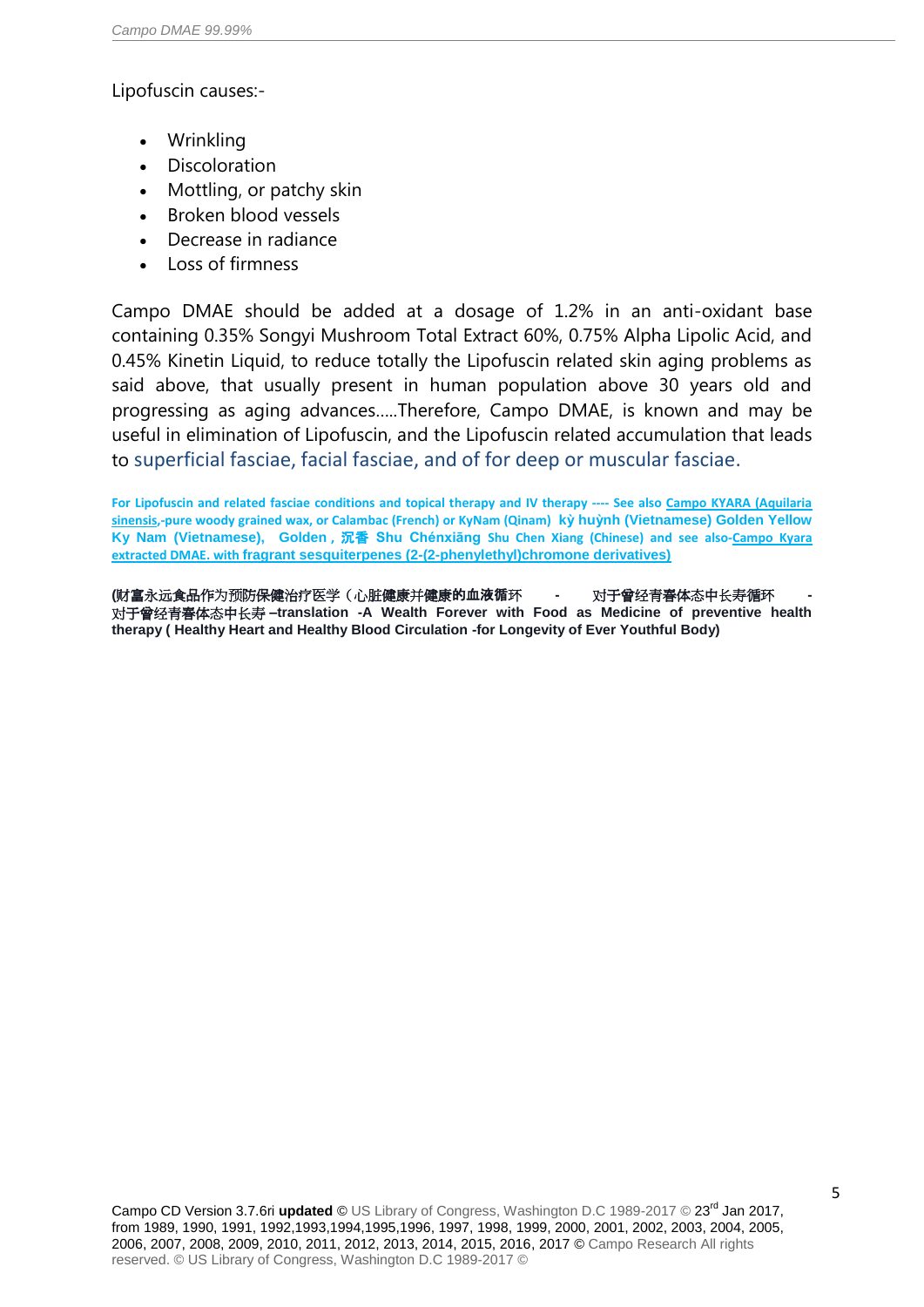#### **CAMPO RESEARCH Pte Ltd TECHNICAL SPECIFICATION**

| PRODUCT Name (Campo              | <b>CAMPO D.M.A.E. 99.99%</b>                                      |  |  |
|----------------------------------|-------------------------------------------------------------------|--|--|
| Research)                        |                                                                   |  |  |
| Other Trade Names (Campo         | N,N-dimethyl-2-aminoethanol, beta-dimethylaminoethyl              |  |  |
| Research)                        | alcohol, beta-hydroxyethyldimethylamine and Deanol                |  |  |
|                                  |                                                                   |  |  |
| CTFA TRADE NAME (Proposed)       | Campo D.M.A.E. 99.99%                                             |  |  |
| <b>Existing CTFA/INCI Name</b>   | <b>Dimethylaminoethanol Tartrate</b>                              |  |  |
|                                  |                                                                   |  |  |
| <b>CAMPO PRODUCT#</b>            | 92341508                                                          |  |  |
| HS Code:                         | 1302.19.9099                                                      |  |  |
|                                  |                                                                   |  |  |
| INCI/CTFA Monograph ID:          | 21280 - Dimethylaminoethanol Tartrate                             |  |  |
|                                  |                                                                   |  |  |
| CAS#                             | 29870-28-8 - Dimethylaminoethanol Tartrate                        |  |  |
| <b>CAS# EU</b>                   | 29870-28-8 (EU) - Dimethylaminoethanol Tartrate                   |  |  |
|                                  |                                                                   |  |  |
| <b>EINECS Number and Name</b>    | N/A - Dimethylaminoethanol Tartrate                               |  |  |
| <b>EINECS# EU</b>                | N/A (EU) - Dimethylaminoethanol Tartrate                          |  |  |
|                                  |                                                                   |  |  |
| <b>EINECS Number and Name</b>    | Dimethylaminoethanol Tartrate                                     |  |  |
| <b>EINECS# EU</b>                | http://ec.europa.eu/consumers/cosmetics/cosing/index.cfm?fus      |  |  |
| European Commission-Health &     | eaction=search.details_v2&id=83526                                |  |  |
| <b>Consumer Cosmetics-Cosing</b> | Dimethylaminoethanol Tartrate - N/A (EU)                          |  |  |
| <b>BATCH/LOT#</b>                | <b>See COA</b>                                                    |  |  |
| <b>SPECIES</b>                   |                                                                   |  |  |
|                                  | <b>Dimethylaminoethanol Tartrate; Dimethyl MAE</b>                |  |  |
|                                  | Syn: Dimethylaminoethanol Tartrate; Dimethyl MAE                  |  |  |
|                                  | http://ec.europa.eu/consumers/cosmetics/cosing/index.cfm?fuseac   |  |  |
|                                  | tion=search.details&id=33479                                      |  |  |
|                                  |                                                                   |  |  |
|                                  | (ex-MIMOSA TENUIFLORA BARK EXTRACT) -                             |  |  |
|                                  | http://ec.europa.eu/consumers/cosmetics/cosing/index.cfm?fuseac   |  |  |
|                                  | tion=search.details&id=78512                                      |  |  |
| RAW MATERIAL - ORIGIN            | <b>INDIA</b>                                                      |  |  |
| <b>CONCENTRATION</b>             | 99.99%                                                            |  |  |
| <b>COMMENTS</b>                  | * Heat stable to liquid then agitate well before use              |  |  |
|                                  |                                                                   |  |  |
|                                  | A Quality Management System, compliant to the International       |  |  |
|                                  | Standard ISO 9001, was used to manufacture and test this material |  |  |
|                                  |                                                                   |  |  |
|                                  | *Please take note that all specifications are liable to changes   |  |  |
|                                  | without any prior notice.                                         |  |  |